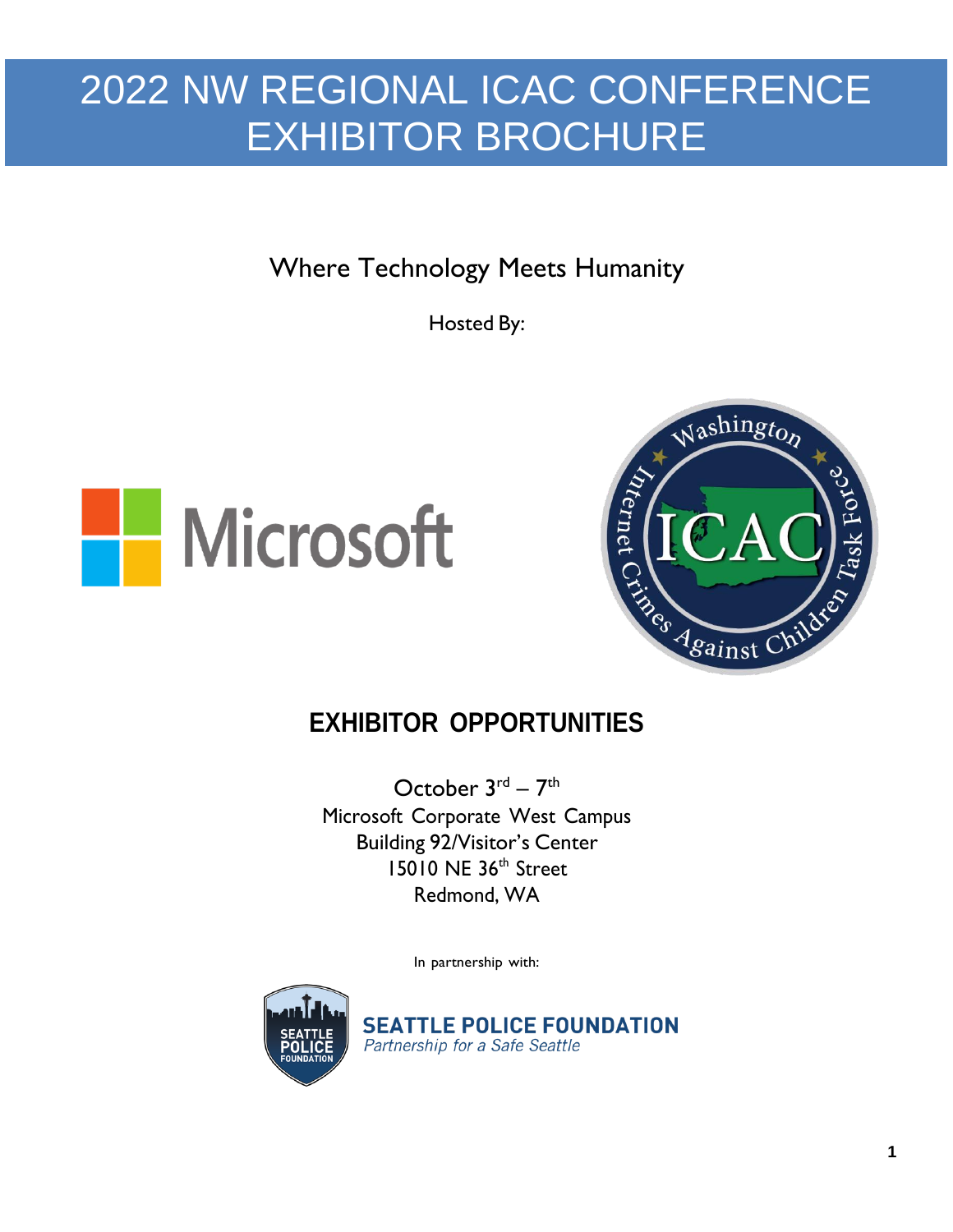On behalf of the Washington State Internet Crimes Against Children Task Force, we are pleased to have your organization represented at this year's conference. This conference will provide state of the art training. Secure your space now for the opportunity to engage with investigators, forensic examiners, prosecutors, academia and industry professionals in the ICAC, Human Trafficking, Vice and other digital crimes disciplines.

# **EXHIBITION HALL HOURS**

Wednesday, October 5th from 7:00am – 5:30pm Thursday, October 6<sup>th</sup> from 7:30am – 5:30pm Friday, October 7<sup>th</sup> from 7:30am - 12:00pm

#### **Exhibit Table Specifications**

\$2,495 per table (Early Bird Pricing: \$1,995 if registration and full payment are received by Tuesday, April 26, 2022) *For information on not-for-profit exhibitor opportunities, please contact [Kelly.](mailto:Kelly.Crouch@seattle.gov)*

#### **Registration Includes**

- One (1) Skirted 6' x 30" table
- Two (2) Chairs
- Power Strip
- Two (2) Meal Plans
- Wi-Fi
- In-app web page
- In-app video opportunity
- In-app Sales Leads

#### **A La Carte Menu**

• Monitor and Pole Rental + Set-up - \$500

#### **Booth Set-Up Schedule**

Tuesday, October 4 th from 1:00pm – 5:00pm

#### **Booth Tear-Down Schedule**

Friday, October 7<sup>th</sup> from 11:00am - 1:00pm

#### **Quick Links**

**Registration, Lodging Information and more may be found: [2022 NW Regional ICAC Conference](https://www.nwregionalicac.com/)**